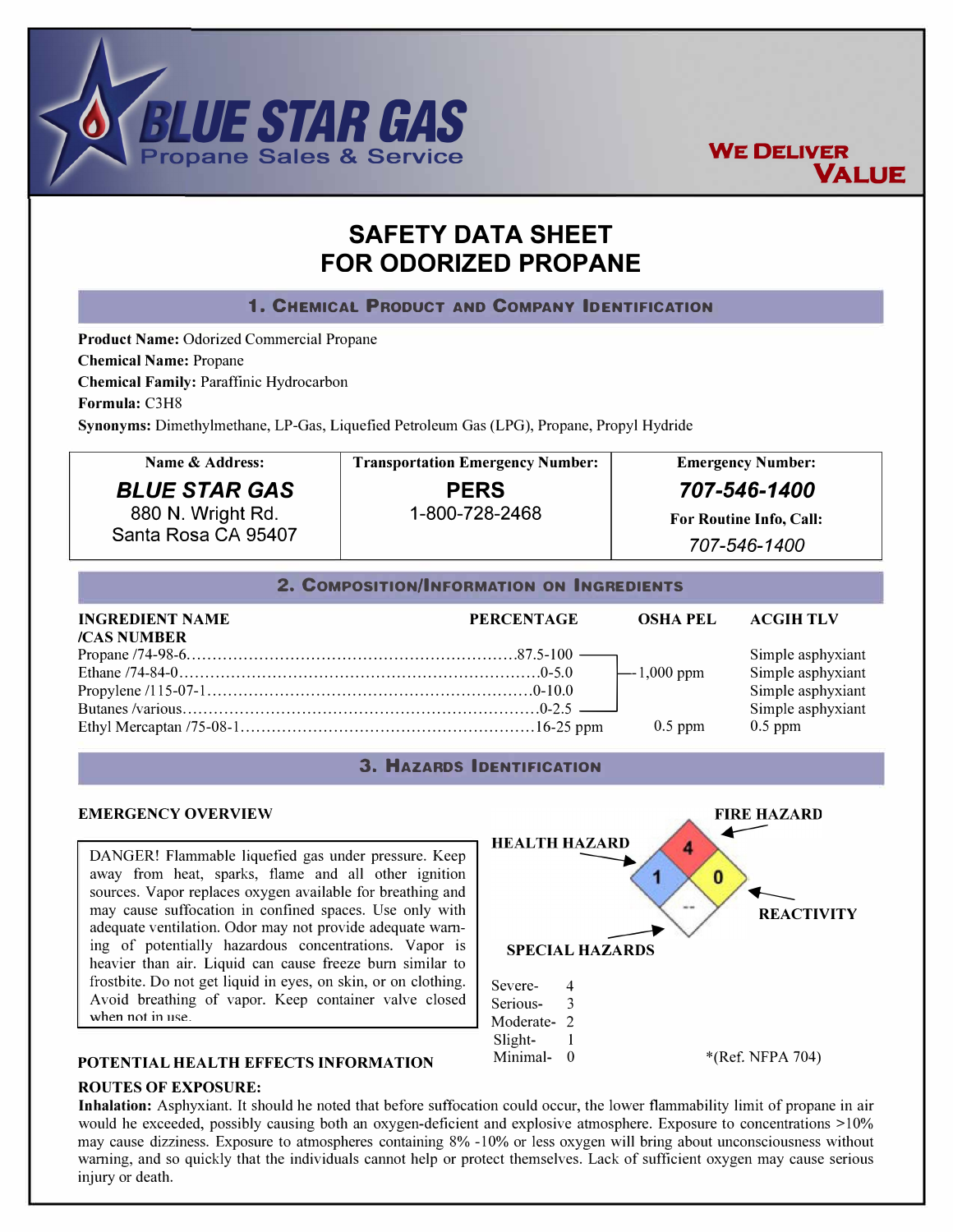**Eye Contact:** Contact with liquid can cause freezing of tissue. **Skin Contact:** Contact with liquid can cause frostbite. **Skin Absorption:** None.

**Ingestion:** Liquid can cause freeze burn similar to frostbite. Ingestion not expected to occur in normal use.

**CHRONIC EFFECTS:** None.

**MEDICAL CONDITIONS AGGRAVATED BY OVEREXPOSURE:** None.

**OTHER EFFECTS OF OVEREXPOSURE:** None.

**CARCINOGENICTTY:** Propane is not listed by NTP, OSHA or IARC.

# **4. FIRST AID MEASURES**

**INHALATION:** Persons suffering from lack of oxygen should be removed to fresh air If victim is not breathing, administer artificial respiration, If breathing is difficult, administer oxygen. Obtain prompt medical attention.

**EYE CONTACT:** Contact with liquid can cause freezing of tissue. Gently flush eyes with lukewarm water. Obtain medical attention immediately.

**SKIN CONTACT:** Contact with liquid can cause frostbite. Remove saturated clothes, shoes and jewelry. Immerse affected area in lukewarm water not exceeding l05° F. Keep immersed. Get prompt medical attention.

**INGESTION**: If swallowed, get immediate medical attention.

**NOTES TO PHYSICIAN:** None.

# **5. FIRE-FIGHTING MEASURES**

**FLASH POINT:** -156° F (-104° C) **AUTOIGNITION:** 842° F (432° C) **IGNITION TEMPERATURE IN AIR: 920-1120° F FLAMMABLE LIMITS IN AIR BY VOLUME:** Lower: 2.15% Upper: 9.6%

**EXTINGUISHING MEDIA:** Dry chemical, CO<sup>2</sup>, water spray or fog for surrounding area. Do not extinguish fire until propane source is shut off.

**SPECIAL FIRE-FIGHTING INSTRUCTIONS:** Evacuate personnel from danger area. Immediately cool container with water spray from maximum distance, taking care not to extinguish flames. If flames are accidentally extinguished, explosive re-ignition may occur. Where water is abundant and immediate, the fire should be allowed to burn while the container and area are cooled and the flow of propane is shut off. Where water is scarce, compare the risk of allowing the area to continue to heat from the fire and the alternative of extinguishing the fire without shutting off the propane flow, which may allow for the propane to accumulate and re-ignite explosively.

**UNUSUAL FIRE AND EXPLOSION HAZARDS:** Propane is easily ignited. It is heavier than air; therefore, it can collect in low areas where an ignition source can be present. Pressure in a container can build up due to heat and container may rupture if pressure relief devices should fail to function. Propane released from a properly functioning relief valve on an overheated container can also become ignited.

## **HAZARDOUS COMBUSTION PRODUCTS:** None.

# **6. ACCIDENTAL RELEASE MEASURES**

**STEPS TO BE TAKEN IF MATERIAL IS RELEASED OR SPILLED:** Evacuate the immediate area. Eliminate any possible sources of ignition and provide maximum ventilation. Shut off source of propane, if possible. If leaking from container, or valve, contact your supplier.

# **7. HANDLING AND STORAGE**

**HANDLING PRECAUTIONS:** Propane vapor is heavier than air and can collect in low areas that are without sufficient ventilation. Leak-check system with a leak detector or solution, never with flame. Make certain the container service valve is shut off prior to connecting or disconnecting. If container valve does not operate properly, discontinue use and contact supplier. Never insert an object (e.g. wrench, screwdriver, pry bar, etc.) into pressure relief valve or cylinder valve cap openings. Do not drop or abuse cylinders. Never strike an arc on a gas container or make a container part of an electrical circuit. See "16. OTHER INFORMATION" for additional precautions.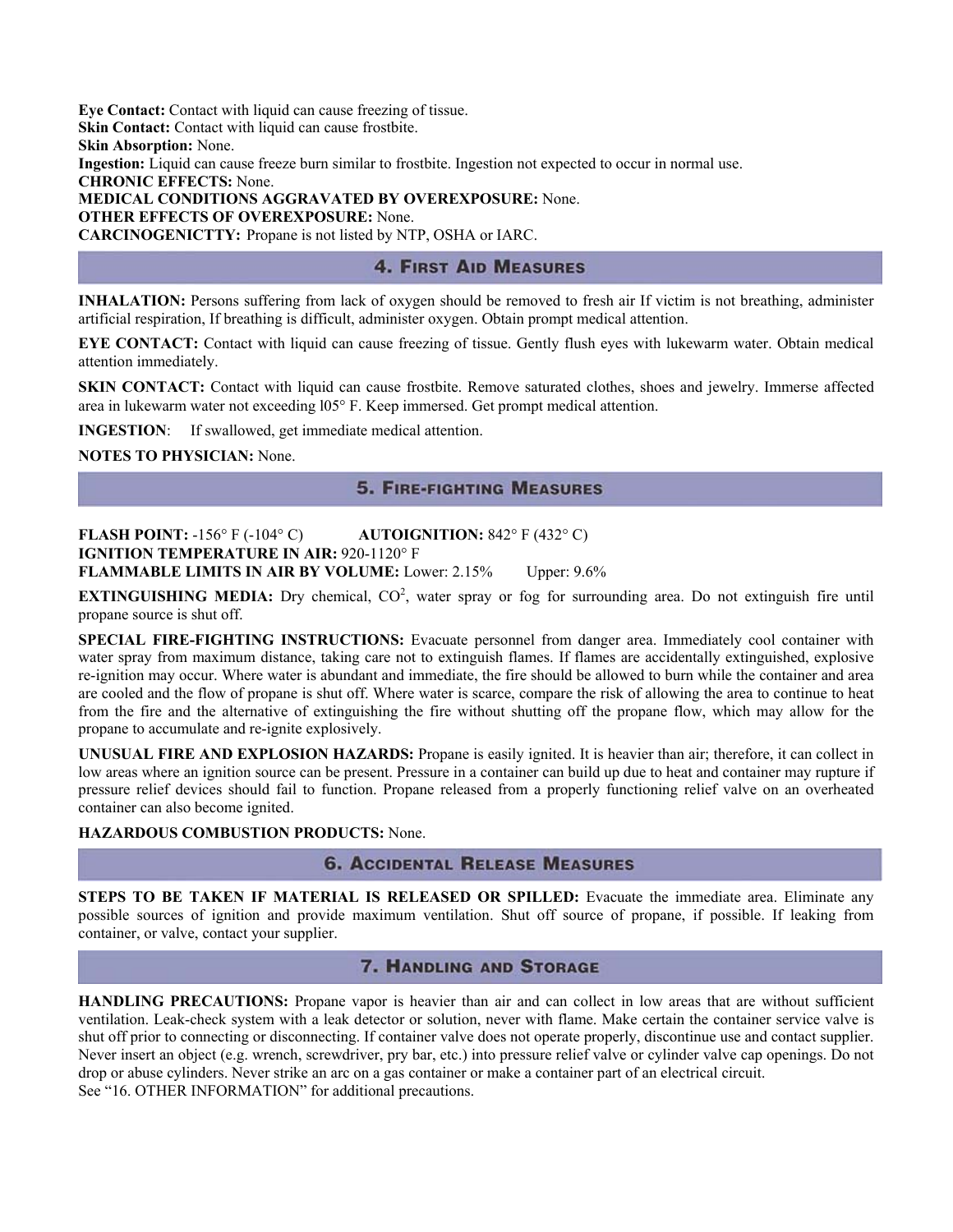**STORAGE PRECAUTIONS:** Store in a safe, authorized location (outside, detached storage is preferred) with adequate ventilation. Specific requirements are listed in NFPA 58, *Standard for the Storage and Handling* of *Liquefied Petroleum Gases.* Isolate from heat and ignition sources. Containers should never he allowed to reach temperature exceeding 125° F (52°C). Isolate from combustible materials. Provide separate storage locations for other compressed and flammable gases. Propane containers should he separated from oxygen cylinders, or other oxidizers, by a minimum distance of 20 feet, or by a harrier of non-combustible material at least 5 feet high having a fire rating of at least 1/2 hour. Full and empty cylinders should he segregated. Store cylinders in upright position, or with pressure relief valve in vapor space. Do not drop or abuse cylinders. Keep container valve closed and plugged or capped when not in use. Install protective caps when cylinders are not connected for use. Empty containers retain some residue and should be treated as if they were full.

# **8. EXPOSURE CONTROLS/PERSONAL PROTECTION**

## **ENGINEERING CONTROLS**

**Ventilation:** Provide ventilation adequate to ensure propane does not reach a flammable mixture.

## **RESPIRATORY PROTECTION (SPECIFY TYPE)**

## **General Use:** None.

**Emergency Use:** If concentrations are high enough to warrant supplied-air or self-contained breathing apparatus, then the atmosphere may be flammable (See Section *5).* Appropriate precautions must he taken regarding flammability.

**PROTECTIVE CLOTHING:** Avoid skin contact with liquid propane because of possibility of freeze burn. Wear gloves and protective clothing which are impervious to the product for the duration of the anticipated exposure.

**EYE PROTECTION:** Safety glasses are recommended when handling cylinders.

**OTHER PROTECTIVE EQUIPMENT:** Safety shoes are recommended when handling cylinders.

# **9. PHYSICAL AND CHEMICAL PROPERTIES**

**BOILING POINT: @** 14.7 psia = - 44° F **SPECIFIC GRAVITY OF VAPOR** ( $Air = 1$ ) at  $60^\circ$  F: 1.50 **SPECIFIC GRAVITY OF LIQUID** (Water  $= 1$ ) at  $60^{\circ}$  F: 0.504 **VAPOR PRESSURE:**  $\omega$  70° F = 127 psig **@** 105° F= 210 psig

**EXPANSION RATIO** (From liquid to gas  $@$  14.7 psia): 1 to 270

**SOLUBILITY IN WATER:** Slight, 0.1 to 1.0%

**APPEARANCE AND ODOR:** A colorless and tasteless gas at normal temperature and pressure.

 An odorant (ethyl mercaptan) has been added to provide a strong unpleasant odor. Should a propane-air mixture reach the lower limits of flammability, the ethyl mercaptan concentration will be approximately 0.5 ppm in air.

**ODORANT WARNING:** Odorant is added to aid in the detection of leaks. One common odorant is ethyl mercaptan, CAS No. 75-08-01. Odorant has a foul smell. The ability of people to detect odors varies widely. Also, certain chemical reactions with material in the propane system, or fugitive propane gas from underground leaks passing through certain soils, can reduce the odor level. No odorant will he 100% effective in all circumstances. If odorant appears to he weak, notify propane supplier immediately.

## **10. STABILITY AND REACTIVITY**

## **STABILITY:** Stable.

**Conditions to Avoid:** Keep away from high heat, strong oxidizing agents and sources of ignition.

## **REACTIVITY:**

**Hazardous Decomposition Products:** Under fire conditions, fumes, smoke, carbon monoxide, aldehydes and other decomposition products. When used as an engine fuel, incomplete combustion can cause carbon monoxide, a toxic gas. **Hazardous polymerization:** Will not occur.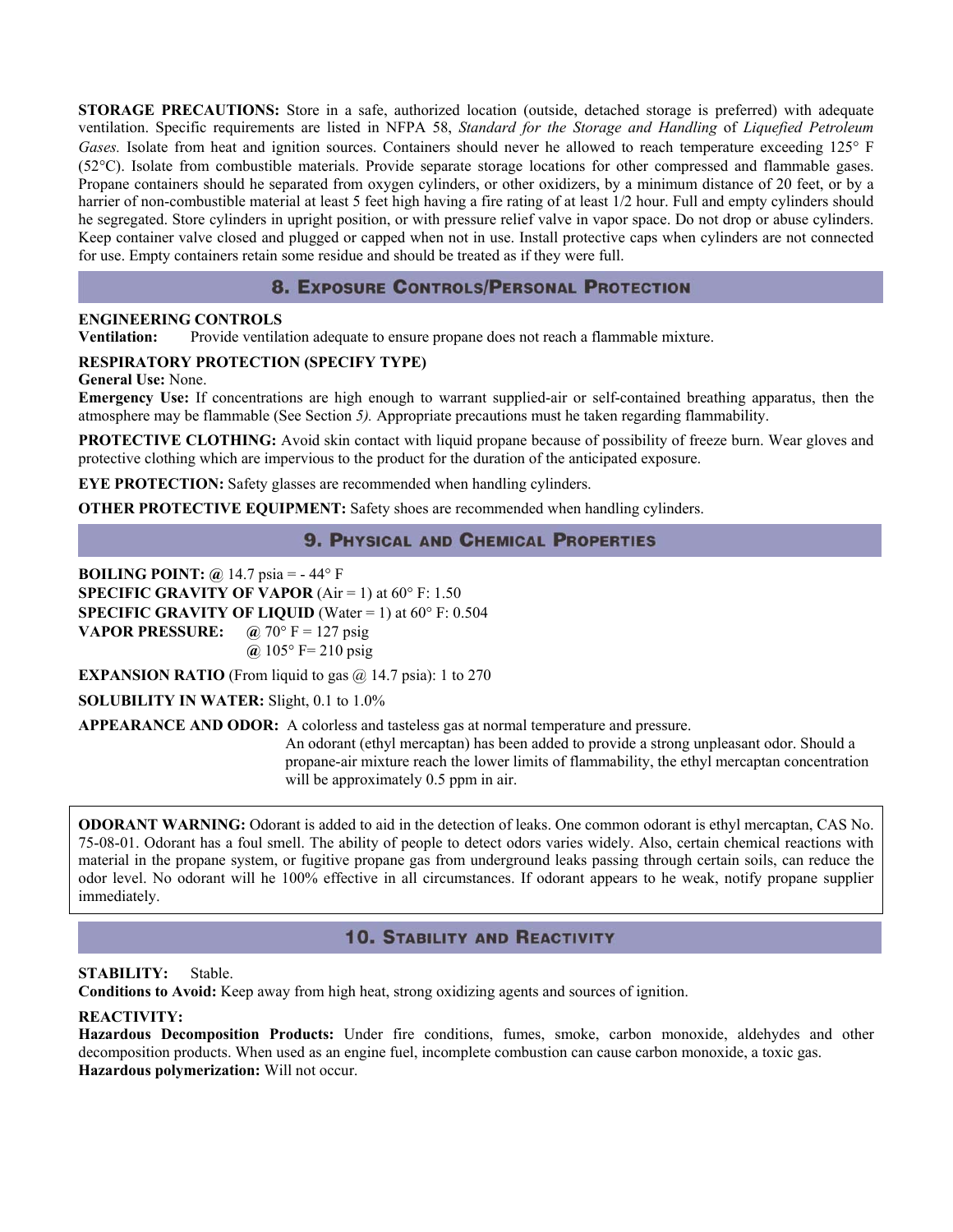## **11. TOXICOLOGICAL INFORMATION**

Propane is non-toxic and is a simple asphyxiant, however, it does have slight anesthetic properties and higher concentrations may cause dizziness.

**[REPRODUCTIVE EFFECTS]:** None **[TERATOGENICITY]:** None **[MUTAGENICITY]:** None **[SYNERGISTIC MATERIALS]:** None

**[IRRITANCY OF MATERIAL]:** None. **[SENSITIZATION TO MATERIAL]:** None

## **12. ECOLOGICAL INFORMATION**

No adverse ecological effects are expected. Propane does not contain any Class I or Class II ozone-depleting chemicals (40 CFR Part 82). Propane is not listed as a marine pollutant by DOT (49 CFR Part 171)

## **13. DISPOSAL CONSIDERATIONS**

**WASTE DISPOSAL METHOD**: Do not attempt to dispose of residual or unused product in the container. Return to supplier for safe disposal.

Residual product within process system may be burned at a controlled rate, if a suitable burning unit (flare stack) is available on site. This shall be done in accordance with federal, state and local regulations.

## **14. TRANSPORT INFORMATION**

**DOT SHIPPING NAME:** Liquefied Petroleum Gas **HAZARD CLASS:** 2.1 (Flammable Gas) **IMO SHIPPING NAME**: Propane **PLACARD (WHEN REQUIRED):** Flammable gas

**IDENTIFICATION NUMBER:** UN 1075 **PRODUCT RQ:** None **SHIPPING LABEL(S):** Flammable gas **IMO IDENTIFICATION NUMBER:** UN 1978 **SPECIAL SHIPPING INFORMATION:** Container should be transported in a secure, upright position in a well-ventilated vehicle.

## **15. REGULATORY INFORMATION**

The following information concerns selected regulatory requirements potentially applicable to this product. Not all such requirements are identified. Users of this product are responsible for their own regulatory compliance on a federal, state provincial and local level.

### **U.S. FEDERAL REGULATIONS**

### **EPA Environmental Protection Agency**

- **CERCLA** Comprehensive Environmental Response, Compensation and Liability Act of 1980 (40 CFR Parts 117 and 302) Reportable Quantity (RQ): None
- **SARA** Superfund Amendment and Reauthorization Act • SECTION 302/304: Requires emergency planning on threshold planning quantities (TPQ) and release reporting based on reportable quantities (RQ) of EPA's extremely hazardous substances (40 CFR Part 355).

Extremely Hazardous Substances: None

Threshold Planning Quantity (TPQ): None

• SECTIONS 311/312: Require submission of material safety data sheets (MSDS5) and chemical inventory reporting with identification of EPA-defined hazard classes (40 CFR Part 370). The hazard classes for this product are:

| <b>IMMEDIATE:</b> No | <b>PRESSURE: Yes</b> |                |
|----------------------|----------------------|----------------|
| DELAYED: No          | REACTIVITY: No       | FLAMMABLE: Yes |